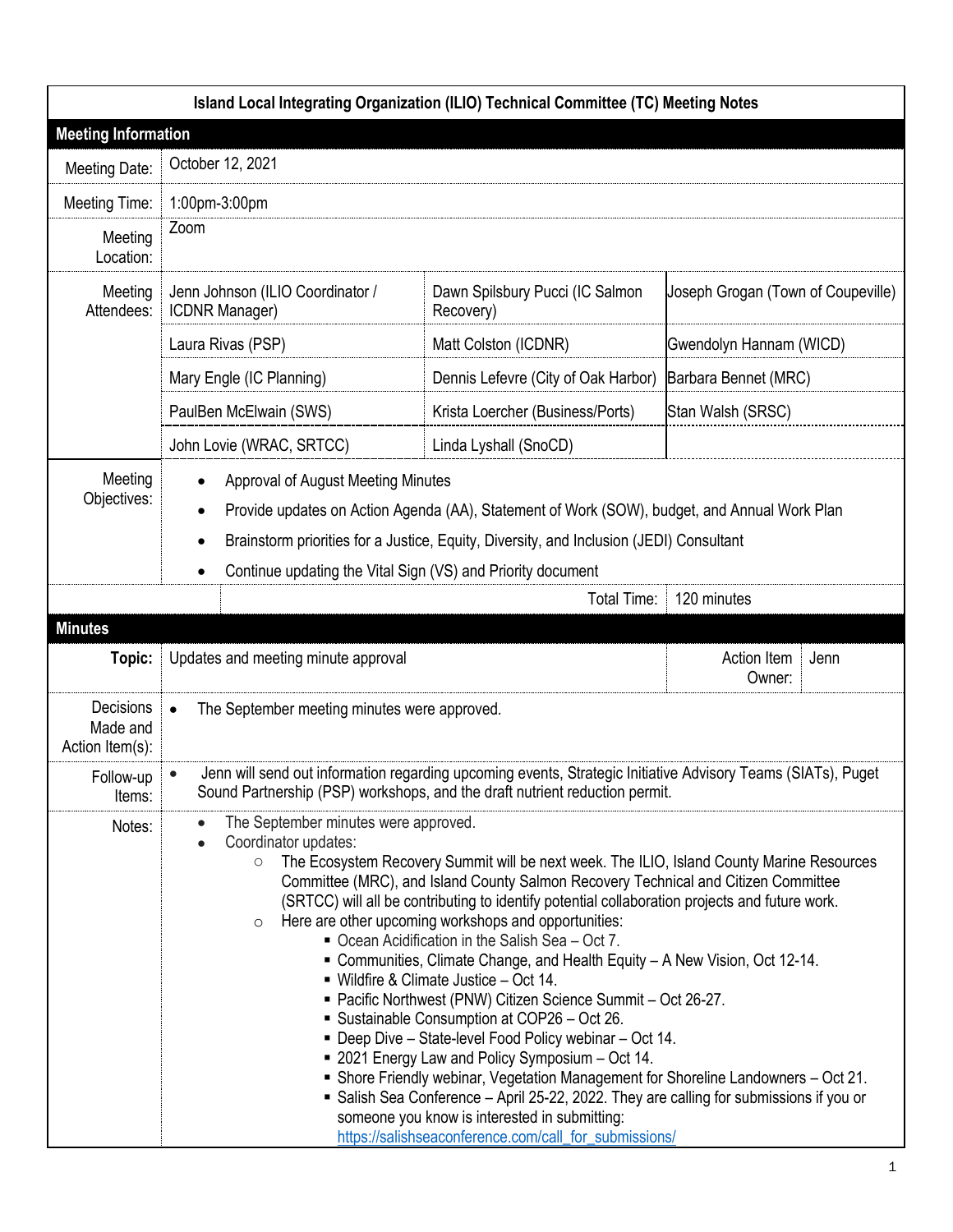| meetings will be on Zoom. It is rewarding, and incredibly useful to have local representa-<br>tion. It is helpful to have someone to defend near term actions (NTAs), and you do learn a<br>lot. Please reach out to him if you have questions, especially for the Shellfish SIAT.<br>■ Habitat Strategic SIAT: John is on this one. It requires breadth and depth of knowledge of<br>priority habitat protection and restoration topics and associated programs, regulations,<br>policies, research and strategies in either watershed/terrestrial or<br>marine/nearshore/estuarine environments.<br>Stormwater SIAT: Gwendolyn is on this one. It requires breadth and depth of knowledge<br>of priority stormwater point source, stormwater nonpoint source, or contaminated runoff<br>pollution issues, programs, and strategies, public-private partnerships, green stormwater<br>infrastructure scale- up strategies, integrated stormwater and land use planning with a<br>focus on transportation, economic analysis and stormwater specific climate change<br>approaches.<br>• Shellfish SIAT: We have no representatives on this one, but it would be great to have at<br>least one person. It requires breadth and depth of knowledge of priority shellfish and<br>water quality issues, pollution sources, programs, and strategies.<br><b>PSP Updates</b><br>The AA update has moved into Phase 4, Identify Actions Aligned With Strategies. They are cur-<br>$\circ$<br>rently seeking input, including ours. Laura reviewed the timeline. They will be hosting workshops in<br>early November and December around creation of new actions aligned with our updated 26 strate-<br>gies. If you are interested in participating you can find information here and please register here.<br>Workshop<br><b>Meeting 1</b><br><b>Meeting 2</b><br><b>Topic</b><br>Smart growth and development<br>Tuesday, Nov 2<br>Tuesday, Nov 30<br>A<br><b>Working lands</b><br>B<br>Wednesday, Nov 3<br>Wednesday, Dec 1<br>$\mathbf{C}$<br>Marine habitat protection/restoration<br>Thursday, Nov 4<br>Thursday, Dec 2<br>D<br>Freshwater habitat protection/restoration<br>Friday, Nov 5<br>Friday, Dec 3<br>E<br><b>Water quality</b><br>Tuesday, Nov 9<br>Tuesday, Dec 7<br>F<br>Food webs and human activities<br>Wednesday, Nov 10<br>Wednesday, Dec 8<br>Strategies will serve as the basis for identifying actions and commitments for the 2022-<br>2026 AA update, and articulate effective recovery approaches that can guide implementa-<br>tion and funding decisions of partners across the recovery community.<br>Actions describe the activities that will be a shared focus for implementing each strategy<br>from 2022-2026. Actions are intended to guide partner implementation and will inform the<br>focus of public and private funding and implementation support by the boards and region-<br>al partners. They are split into the following four categories: Enabling Conditions, Behav-<br>ior Change, Protection and Restoration, and Law and Policy.<br>Washington Department of Fish and Wildlife (WDFW) has updated the four Toxics in Fish indica-<br>$\circ$<br>tors. The indicators measure chemical concentrations in the following fish to assess impacts of<br>contaminants in different Puget Sound habitats: Pacific herring (open water), adult resident Chi-<br>nook salmon (open water), English sole (benthic habitat), and juvenile Chinook salmon (estuarine<br>and nearshore habitat). Progress is mixed. PCBs remain a problem throughout the region, PBDEs<br>are going down but remain a high concern for juvenile Chinooks in Snohomish and Puyallup rivers.<br>PAH-induced liver disease in English sole has dramatically improved at several locations.<br>The Ecosystem Coordination Board (ECB) is meeting Oct 28. Please let Laura know and she will<br>$\circlearrowright$<br>send you the agenda.<br>Orca Recovery Day is Oct 16, but events have been happening already.<br>$\circ$<br>Joseph commented that Ecology has put out a draft permit for nutrient reduction. He will send it to Jenn to |  | apply here. If you are interested in other regional group opportunities please contact Jenn and she<br>can share more work groups and subcommittees. The SIATs make a lot of decisions and help<br>define priorities. Our funding model will involve funding coming through these SIATs, so having our<br>voice in these discussions is great for future work. In the capacity contract with the LIO, there is<br>funding to support participation. Laura and Jenn are working on what this will look like.<br>• John commented that the time commitment will likely be less than it has been, since the |  |  |
|------------------------------------------------------------------------------------------------------------------------------------------------------------------------------------------------------------------------------------------------------------------------------------------------------------------------------------------------------------------------------------------------------------------------------------------------------------------------------------------------------------------------------------------------------------------------------------------------------------------------------------------------------------------------------------------------------------------------------------------------------------------------------------------------------------------------------------------------------------------------------------------------------------------------------------------------------------------------------------------------------------------------------------------------------------------------------------------------------------------------------------------------------------------------------------------------------------------------------------------------------------------------------------------------------------------------------------------------------------------------------------------------------------------------------------------------------------------------------------------------------------------------------------------------------------------------------------------------------------------------------------------------------------------------------------------------------------------------------------------------------------------------------------------------------------------------------------------------------------------------------------------------------------------------------------------------------------------------------------------------------------------------------------------------------------------------------------------------------------------------------------------------------------------------------------------------------------------------------------------------------------------------------------------------------------------------------------------------------------------------------------------------------------------------------------------------------------------------------------------------------------------------------------------------------------------------------------------------------------------------------------------------------------------------------------------------------------------------------------------------------------------------------------------------------------------------------------------------------------------------------------------------------------------------------------------------------------------------------------------------------------------------------------------------------------------------------------------------------------------------------------------------------------------------------------------------------------------------------------------------------------------------------------------------------------------------------------------------------------------------------------------------------------------------------------------------------------------------------------------------------------------------------------------------------------------------------------------------------------------------------------------------------------------------------------------------------------------------------------------------------------------------------------------------------------------------------------------------------------------------------------------------------------------------------------------------------------------------------------------------------------------------------------------------------------------------------------------------------------------------------------------------------------|--|----------------------------------------------------------------------------------------------------------------------------------------------------------------------------------------------------------------------------------------------------------------------------------------------------------------------------------------------------------------------------------------------------------------------------------------------------------------------------------------------------------------------------------------------------------------------------------------------------------|--|--|
|                                                                                                                                                                                                                                                                                                                                                                                                                                                                                                                                                                                                                                                                                                                                                                                                                                                                                                                                                                                                                                                                                                                                                                                                                                                                                                                                                                                                                                                                                                                                                                                                                                                                                                                                                                                                                                                                                                                                                                                                                                                                                                                                                                                                                                                                                                                                                                                                                                                                                                                                                                                                                                                                                                                                                                                                                                                                                                                                                                                                                                                                                                                                                                                                                                                                                                                                                                                                                                                                                                                                                                                                                                                                                                                                                                                                                                                                                                                                                                                                                                                                                                                                                            |  |                                                                                                                                                                                                                                                                                                                                                                                                                                                                                                                                                                                                          |  |  |
|                                                                                                                                                                                                                                                                                                                                                                                                                                                                                                                                                                                                                                                                                                                                                                                                                                                                                                                                                                                                                                                                                                                                                                                                                                                                                                                                                                                                                                                                                                                                                                                                                                                                                                                                                                                                                                                                                                                                                                                                                                                                                                                                                                                                                                                                                                                                                                                                                                                                                                                                                                                                                                                                                                                                                                                                                                                                                                                                                                                                                                                                                                                                                                                                                                                                                                                                                                                                                                                                                                                                                                                                                                                                                                                                                                                                                                                                                                                                                                                                                                                                                                                                                            |  |                                                                                                                                                                                                                                                                                                                                                                                                                                                                                                                                                                                                          |  |  |
|                                                                                                                                                                                                                                                                                                                                                                                                                                                                                                                                                                                                                                                                                                                                                                                                                                                                                                                                                                                                                                                                                                                                                                                                                                                                                                                                                                                                                                                                                                                                                                                                                                                                                                                                                                                                                                                                                                                                                                                                                                                                                                                                                                                                                                                                                                                                                                                                                                                                                                                                                                                                                                                                                                                                                                                                                                                                                                                                                                                                                                                                                                                                                                                                                                                                                                                                                                                                                                                                                                                                                                                                                                                                                                                                                                                                                                                                                                                                                                                                                                                                                                                                                            |  |                                                                                                                                                                                                                                                                                                                                                                                                                                                                                                                                                                                                          |  |  |
|                                                                                                                                                                                                                                                                                                                                                                                                                                                                                                                                                                                                                                                                                                                                                                                                                                                                                                                                                                                                                                                                                                                                                                                                                                                                                                                                                                                                                                                                                                                                                                                                                                                                                                                                                                                                                                                                                                                                                                                                                                                                                                                                                                                                                                                                                                                                                                                                                                                                                                                                                                                                                                                                                                                                                                                                                                                                                                                                                                                                                                                                                                                                                                                                                                                                                                                                                                                                                                                                                                                                                                                                                                                                                                                                                                                                                                                                                                                                                                                                                                                                                                                                                            |  |                                                                                                                                                                                                                                                                                                                                                                                                                                                                                                                                                                                                          |  |  |
|                                                                                                                                                                                                                                                                                                                                                                                                                                                                                                                                                                                                                                                                                                                                                                                                                                                                                                                                                                                                                                                                                                                                                                                                                                                                                                                                                                                                                                                                                                                                                                                                                                                                                                                                                                                                                                                                                                                                                                                                                                                                                                                                                                                                                                                                                                                                                                                                                                                                                                                                                                                                                                                                                                                                                                                                                                                                                                                                                                                                                                                                                                                                                                                                                                                                                                                                                                                                                                                                                                                                                                                                                                                                                                                                                                                                                                                                                                                                                                                                                                                                                                                                                            |  |                                                                                                                                                                                                                                                                                                                                                                                                                                                                                                                                                                                                          |  |  |
|                                                                                                                                                                                                                                                                                                                                                                                                                                                                                                                                                                                                                                                                                                                                                                                                                                                                                                                                                                                                                                                                                                                                                                                                                                                                                                                                                                                                                                                                                                                                                                                                                                                                                                                                                                                                                                                                                                                                                                                                                                                                                                                                                                                                                                                                                                                                                                                                                                                                                                                                                                                                                                                                                                                                                                                                                                                                                                                                                                                                                                                                                                                                                                                                                                                                                                                                                                                                                                                                                                                                                                                                                                                                                                                                                                                                                                                                                                                                                                                                                                                                                                                                                            |  |                                                                                                                                                                                                                                                                                                                                                                                                                                                                                                                                                                                                          |  |  |
|                                                                                                                                                                                                                                                                                                                                                                                                                                                                                                                                                                                                                                                                                                                                                                                                                                                                                                                                                                                                                                                                                                                                                                                                                                                                                                                                                                                                                                                                                                                                                                                                                                                                                                                                                                                                                                                                                                                                                                                                                                                                                                                                                                                                                                                                                                                                                                                                                                                                                                                                                                                                                                                                                                                                                                                                                                                                                                                                                                                                                                                                                                                                                                                                                                                                                                                                                                                                                                                                                                                                                                                                                                                                                                                                                                                                                                                                                                                                                                                                                                                                                                                                                            |  |                                                                                                                                                                                                                                                                                                                                                                                                                                                                                                                                                                                                          |  |  |
|                                                                                                                                                                                                                                                                                                                                                                                                                                                                                                                                                                                                                                                                                                                                                                                                                                                                                                                                                                                                                                                                                                                                                                                                                                                                                                                                                                                                                                                                                                                                                                                                                                                                                                                                                                                                                                                                                                                                                                                                                                                                                                                                                                                                                                                                                                                                                                                                                                                                                                                                                                                                                                                                                                                                                                                                                                                                                                                                                                                                                                                                                                                                                                                                                                                                                                                                                                                                                                                                                                                                                                                                                                                                                                                                                                                                                                                                                                                                                                                                                                                                                                                                                            |  |                                                                                                                                                                                                                                                                                                                                                                                                                                                                                                                                                                                                          |  |  |
|                                                                                                                                                                                                                                                                                                                                                                                                                                                                                                                                                                                                                                                                                                                                                                                                                                                                                                                                                                                                                                                                                                                                                                                                                                                                                                                                                                                                                                                                                                                                                                                                                                                                                                                                                                                                                                                                                                                                                                                                                                                                                                                                                                                                                                                                                                                                                                                                                                                                                                                                                                                                                                                                                                                                                                                                                                                                                                                                                                                                                                                                                                                                                                                                                                                                                                                                                                                                                                                                                                                                                                                                                                                                                                                                                                                                                                                                                                                                                                                                                                                                                                                                                            |  |                                                                                                                                                                                                                                                                                                                                                                                                                                                                                                                                                                                                          |  |  |
|                                                                                                                                                                                                                                                                                                                                                                                                                                                                                                                                                                                                                                                                                                                                                                                                                                                                                                                                                                                                                                                                                                                                                                                                                                                                                                                                                                                                                                                                                                                                                                                                                                                                                                                                                                                                                                                                                                                                                                                                                                                                                                                                                                                                                                                                                                                                                                                                                                                                                                                                                                                                                                                                                                                                                                                                                                                                                                                                                                                                                                                                                                                                                                                                                                                                                                                                                                                                                                                                                                                                                                                                                                                                                                                                                                                                                                                                                                                                                                                                                                                                                                                                                            |  |                                                                                                                                                                                                                                                                                                                                                                                                                                                                                                                                                                                                          |  |  |
|                                                                                                                                                                                                                                                                                                                                                                                                                                                                                                                                                                                                                                                                                                                                                                                                                                                                                                                                                                                                                                                                                                                                                                                                                                                                                                                                                                                                                                                                                                                                                                                                                                                                                                                                                                                                                                                                                                                                                                                                                                                                                                                                                                                                                                                                                                                                                                                                                                                                                                                                                                                                                                                                                                                                                                                                                                                                                                                                                                                                                                                                                                                                                                                                                                                                                                                                                                                                                                                                                                                                                                                                                                                                                                                                                                                                                                                                                                                                                                                                                                                                                                                                                            |  |                                                                                                                                                                                                                                                                                                                                                                                                                                                                                                                                                                                                          |  |  |
|                                                                                                                                                                                                                                                                                                                                                                                                                                                                                                                                                                                                                                                                                                                                                                                                                                                                                                                                                                                                                                                                                                                                                                                                                                                                                                                                                                                                                                                                                                                                                                                                                                                                                                                                                                                                                                                                                                                                                                                                                                                                                                                                                                                                                                                                                                                                                                                                                                                                                                                                                                                                                                                                                                                                                                                                                                                                                                                                                                                                                                                                                                                                                                                                                                                                                                                                                                                                                                                                                                                                                                                                                                                                                                                                                                                                                                                                                                                                                                                                                                                                                                                                                            |  |                                                                                                                                                                                                                                                                                                                                                                                                                                                                                                                                                                                                          |  |  |
|                                                                                                                                                                                                                                                                                                                                                                                                                                                                                                                                                                                                                                                                                                                                                                                                                                                                                                                                                                                                                                                                                                                                                                                                                                                                                                                                                                                                                                                                                                                                                                                                                                                                                                                                                                                                                                                                                                                                                                                                                                                                                                                                                                                                                                                                                                                                                                                                                                                                                                                                                                                                                                                                                                                                                                                                                                                                                                                                                                                                                                                                                                                                                                                                                                                                                                                                                                                                                                                                                                                                                                                                                                                                                                                                                                                                                                                                                                                                                                                                                                                                                                                                                            |  |                                                                                                                                                                                                                                                                                                                                                                                                                                                                                                                                                                                                          |  |  |
|                                                                                                                                                                                                                                                                                                                                                                                                                                                                                                                                                                                                                                                                                                                                                                                                                                                                                                                                                                                                                                                                                                                                                                                                                                                                                                                                                                                                                                                                                                                                                                                                                                                                                                                                                                                                                                                                                                                                                                                                                                                                                                                                                                                                                                                                                                                                                                                                                                                                                                                                                                                                                                                                                                                                                                                                                                                                                                                                                                                                                                                                                                                                                                                                                                                                                                                                                                                                                                                                                                                                                                                                                                                                                                                                                                                                                                                                                                                                                                                                                                                                                                                                                            |  |                                                                                                                                                                                                                                                                                                                                                                                                                                                                                                                                                                                                          |  |  |
|                                                                                                                                                                                                                                                                                                                                                                                                                                                                                                                                                                                                                                                                                                                                                                                                                                                                                                                                                                                                                                                                                                                                                                                                                                                                                                                                                                                                                                                                                                                                                                                                                                                                                                                                                                                                                                                                                                                                                                                                                                                                                                                                                                                                                                                                                                                                                                                                                                                                                                                                                                                                                                                                                                                                                                                                                                                                                                                                                                                                                                                                                                                                                                                                                                                                                                                                                                                                                                                                                                                                                                                                                                                                                                                                                                                                                                                                                                                                                                                                                                                                                                                                                            |  |                                                                                                                                                                                                                                                                                                                                                                                                                                                                                                                                                                                                          |  |  |
|                                                                                                                                                                                                                                                                                                                                                                                                                                                                                                                                                                                                                                                                                                                                                                                                                                                                                                                                                                                                                                                                                                                                                                                                                                                                                                                                                                                                                                                                                                                                                                                                                                                                                                                                                                                                                                                                                                                                                                                                                                                                                                                                                                                                                                                                                                                                                                                                                                                                                                                                                                                                                                                                                                                                                                                                                                                                                                                                                                                                                                                                                                                                                                                                                                                                                                                                                                                                                                                                                                                                                                                                                                                                                                                                                                                                                                                                                                                                                                                                                                                                                                                                                            |  |                                                                                                                                                                                                                                                                                                                                                                                                                                                                                                                                                                                                          |  |  |
|                                                                                                                                                                                                                                                                                                                                                                                                                                                                                                                                                                                                                                                                                                                                                                                                                                                                                                                                                                                                                                                                                                                                                                                                                                                                                                                                                                                                                                                                                                                                                                                                                                                                                                                                                                                                                                                                                                                                                                                                                                                                                                                                                                                                                                                                                                                                                                                                                                                                                                                                                                                                                                                                                                                                                                                                                                                                                                                                                                                                                                                                                                                                                                                                                                                                                                                                                                                                                                                                                                                                                                                                                                                                                                                                                                                                                                                                                                                                                                                                                                                                                                                                                            |  |                                                                                                                                                                                                                                                                                                                                                                                                                                                                                                                                                                                                          |  |  |
|                                                                                                                                                                                                                                                                                                                                                                                                                                                                                                                                                                                                                                                                                                                                                                                                                                                                                                                                                                                                                                                                                                                                                                                                                                                                                                                                                                                                                                                                                                                                                                                                                                                                                                                                                                                                                                                                                                                                                                                                                                                                                                                                                                                                                                                                                                                                                                                                                                                                                                                                                                                                                                                                                                                                                                                                                                                                                                                                                                                                                                                                                                                                                                                                                                                                                                                                                                                                                                                                                                                                                                                                                                                                                                                                                                                                                                                                                                                                                                                                                                                                                                                                                            |  |                                                                                                                                                                                                                                                                                                                                                                                                                                                                                                                                                                                                          |  |  |
|                                                                                                                                                                                                                                                                                                                                                                                                                                                                                                                                                                                                                                                                                                                                                                                                                                                                                                                                                                                                                                                                                                                                                                                                                                                                                                                                                                                                                                                                                                                                                                                                                                                                                                                                                                                                                                                                                                                                                                                                                                                                                                                                                                                                                                                                                                                                                                                                                                                                                                                                                                                                                                                                                                                                                                                                                                                                                                                                                                                                                                                                                                                                                                                                                                                                                                                                                                                                                                                                                                                                                                                                                                                                                                                                                                                                                                                                                                                                                                                                                                                                                                                                                            |  |                                                                                                                                                                                                                                                                                                                                                                                                                                                                                                                                                                                                          |  |  |
|                                                                                                                                                                                                                                                                                                                                                                                                                                                                                                                                                                                                                                                                                                                                                                                                                                                                                                                                                                                                                                                                                                                                                                                                                                                                                                                                                                                                                                                                                                                                                                                                                                                                                                                                                                                                                                                                                                                                                                                                                                                                                                                                                                                                                                                                                                                                                                                                                                                                                                                                                                                                                                                                                                                                                                                                                                                                                                                                                                                                                                                                                                                                                                                                                                                                                                                                                                                                                                                                                                                                                                                                                                                                                                                                                                                                                                                                                                                                                                                                                                                                                                                                                            |  |                                                                                                                                                                                                                                                                                                                                                                                                                                                                                                                                                                                                          |  |  |
|                                                                                                                                                                                                                                                                                                                                                                                                                                                                                                                                                                                                                                                                                                                                                                                                                                                                                                                                                                                                                                                                                                                                                                                                                                                                                                                                                                                                                                                                                                                                                                                                                                                                                                                                                                                                                                                                                                                                                                                                                                                                                                                                                                                                                                                                                                                                                                                                                                                                                                                                                                                                                                                                                                                                                                                                                                                                                                                                                                                                                                                                                                                                                                                                                                                                                                                                                                                                                                                                                                                                                                                                                                                                                                                                                                                                                                                                                                                                                                                                                                                                                                                                                            |  |                                                                                                                                                                                                                                                                                                                                                                                                                                                                                                                                                                                                          |  |  |
|                                                                                                                                                                                                                                                                                                                                                                                                                                                                                                                                                                                                                                                                                                                                                                                                                                                                                                                                                                                                                                                                                                                                                                                                                                                                                                                                                                                                                                                                                                                                                                                                                                                                                                                                                                                                                                                                                                                                                                                                                                                                                                                                                                                                                                                                                                                                                                                                                                                                                                                                                                                                                                                                                                                                                                                                                                                                                                                                                                                                                                                                                                                                                                                                                                                                                                                                                                                                                                                                                                                                                                                                                                                                                                                                                                                                                                                                                                                                                                                                                                                                                                                                                            |  |                                                                                                                                                                                                                                                                                                                                                                                                                                                                                                                                                                                                          |  |  |
|                                                                                                                                                                                                                                                                                                                                                                                                                                                                                                                                                                                                                                                                                                                                                                                                                                                                                                                                                                                                                                                                                                                                                                                                                                                                                                                                                                                                                                                                                                                                                                                                                                                                                                                                                                                                                                                                                                                                                                                                                                                                                                                                                                                                                                                                                                                                                                                                                                                                                                                                                                                                                                                                                                                                                                                                                                                                                                                                                                                                                                                                                                                                                                                                                                                                                                                                                                                                                                                                                                                                                                                                                                                                                                                                                                                                                                                                                                                                                                                                                                                                                                                                                            |  |                                                                                                                                                                                                                                                                                                                                                                                                                                                                                                                                                                                                          |  |  |
|                                                                                                                                                                                                                                                                                                                                                                                                                                                                                                                                                                                                                                                                                                                                                                                                                                                                                                                                                                                                                                                                                                                                                                                                                                                                                                                                                                                                                                                                                                                                                                                                                                                                                                                                                                                                                                                                                                                                                                                                                                                                                                                                                                                                                                                                                                                                                                                                                                                                                                                                                                                                                                                                                                                                                                                                                                                                                                                                                                                                                                                                                                                                                                                                                                                                                                                                                                                                                                                                                                                                                                                                                                                                                                                                                                                                                                                                                                                                                                                                                                                                                                                                                            |  |                                                                                                                                                                                                                                                                                                                                                                                                                                                                                                                                                                                                          |  |  |
|                                                                                                                                                                                                                                                                                                                                                                                                                                                                                                                                                                                                                                                                                                                                                                                                                                                                                                                                                                                                                                                                                                                                                                                                                                                                                                                                                                                                                                                                                                                                                                                                                                                                                                                                                                                                                                                                                                                                                                                                                                                                                                                                                                                                                                                                                                                                                                                                                                                                                                                                                                                                                                                                                                                                                                                                                                                                                                                                                                                                                                                                                                                                                                                                                                                                                                                                                                                                                                                                                                                                                                                                                                                                                                                                                                                                                                                                                                                                                                                                                                                                                                                                                            |  |                                                                                                                                                                                                                                                                                                                                                                                                                                                                                                                                                                                                          |  |  |
|                                                                                                                                                                                                                                                                                                                                                                                                                                                                                                                                                                                                                                                                                                                                                                                                                                                                                                                                                                                                                                                                                                                                                                                                                                                                                                                                                                                                                                                                                                                                                                                                                                                                                                                                                                                                                                                                                                                                                                                                                                                                                                                                                                                                                                                                                                                                                                                                                                                                                                                                                                                                                                                                                                                                                                                                                                                                                                                                                                                                                                                                                                                                                                                                                                                                                                                                                                                                                                                                                                                                                                                                                                                                                                                                                                                                                                                                                                                                                                                                                                                                                                                                                            |  |                                                                                                                                                                                                                                                                                                                                                                                                                                                                                                                                                                                                          |  |  |
|                                                                                                                                                                                                                                                                                                                                                                                                                                                                                                                                                                                                                                                                                                                                                                                                                                                                                                                                                                                                                                                                                                                                                                                                                                                                                                                                                                                                                                                                                                                                                                                                                                                                                                                                                                                                                                                                                                                                                                                                                                                                                                                                                                                                                                                                                                                                                                                                                                                                                                                                                                                                                                                                                                                                                                                                                                                                                                                                                                                                                                                                                                                                                                                                                                                                                                                                                                                                                                                                                                                                                                                                                                                                                                                                                                                                                                                                                                                                                                                                                                                                                                                                                            |  |                                                                                                                                                                                                                                                                                                                                                                                                                                                                                                                                                                                                          |  |  |
|                                                                                                                                                                                                                                                                                                                                                                                                                                                                                                                                                                                                                                                                                                                                                                                                                                                                                                                                                                                                                                                                                                                                                                                                                                                                                                                                                                                                                                                                                                                                                                                                                                                                                                                                                                                                                                                                                                                                                                                                                                                                                                                                                                                                                                                                                                                                                                                                                                                                                                                                                                                                                                                                                                                                                                                                                                                                                                                                                                                                                                                                                                                                                                                                                                                                                                                                                                                                                                                                                                                                                                                                                                                                                                                                                                                                                                                                                                                                                                                                                                                                                                                                                            |  |                                                                                                                                                                                                                                                                                                                                                                                                                                                                                                                                                                                                          |  |  |
|                                                                                                                                                                                                                                                                                                                                                                                                                                                                                                                                                                                                                                                                                                                                                                                                                                                                                                                                                                                                                                                                                                                                                                                                                                                                                                                                                                                                                                                                                                                                                                                                                                                                                                                                                                                                                                                                                                                                                                                                                                                                                                                                                                                                                                                                                                                                                                                                                                                                                                                                                                                                                                                                                                                                                                                                                                                                                                                                                                                                                                                                                                                                                                                                                                                                                                                                                                                                                                                                                                                                                                                                                                                                                                                                                                                                                                                                                                                                                                                                                                                                                                                                                            |  |                                                                                                                                                                                                                                                                                                                                                                                                                                                                                                                                                                                                          |  |  |
|                                                                                                                                                                                                                                                                                                                                                                                                                                                                                                                                                                                                                                                                                                                                                                                                                                                                                                                                                                                                                                                                                                                                                                                                                                                                                                                                                                                                                                                                                                                                                                                                                                                                                                                                                                                                                                                                                                                                                                                                                                                                                                                                                                                                                                                                                                                                                                                                                                                                                                                                                                                                                                                                                                                                                                                                                                                                                                                                                                                                                                                                                                                                                                                                                                                                                                                                                                                                                                                                                                                                                                                                                                                                                                                                                                                                                                                                                                                                                                                                                                                                                                                                                            |  |                                                                                                                                                                                                                                                                                                                                                                                                                                                                                                                                                                                                          |  |  |
|                                                                                                                                                                                                                                                                                                                                                                                                                                                                                                                                                                                                                                                                                                                                                                                                                                                                                                                                                                                                                                                                                                                                                                                                                                                                                                                                                                                                                                                                                                                                                                                                                                                                                                                                                                                                                                                                                                                                                                                                                                                                                                                                                                                                                                                                                                                                                                                                                                                                                                                                                                                                                                                                                                                                                                                                                                                                                                                                                                                                                                                                                                                                                                                                                                                                                                                                                                                                                                                                                                                                                                                                                                                                                                                                                                                                                                                                                                                                                                                                                                                                                                                                                            |  |                                                                                                                                                                                                                                                                                                                                                                                                                                                                                                                                                                                                          |  |  |
|                                                                                                                                                                                                                                                                                                                                                                                                                                                                                                                                                                                                                                                                                                                                                                                                                                                                                                                                                                                                                                                                                                                                                                                                                                                                                                                                                                                                                                                                                                                                                                                                                                                                                                                                                                                                                                                                                                                                                                                                                                                                                                                                                                                                                                                                                                                                                                                                                                                                                                                                                                                                                                                                                                                                                                                                                                                                                                                                                                                                                                                                                                                                                                                                                                                                                                                                                                                                                                                                                                                                                                                                                                                                                                                                                                                                                                                                                                                                                                                                                                                                                                                                                            |  |                                                                                                                                                                                                                                                                                                                                                                                                                                                                                                                                                                                                          |  |  |
|                                                                                                                                                                                                                                                                                                                                                                                                                                                                                                                                                                                                                                                                                                                                                                                                                                                                                                                                                                                                                                                                                                                                                                                                                                                                                                                                                                                                                                                                                                                                                                                                                                                                                                                                                                                                                                                                                                                                                                                                                                                                                                                                                                                                                                                                                                                                                                                                                                                                                                                                                                                                                                                                                                                                                                                                                                                                                                                                                                                                                                                                                                                                                                                                                                                                                                                                                                                                                                                                                                                                                                                                                                                                                                                                                                                                                                                                                                                                                                                                                                                                                                                                                            |  |                                                                                                                                                                                                                                                                                                                                                                                                                                                                                                                                                                                                          |  |  |

o Regional Groups: If you are interested in joining a regional SIAT, you can find the [information to](https://pugetsoundestuary.wa.gov/2021/09/28/puget-sound-needs-you-join-a-strategic-initiative-lead-advisory-team/#more-3570)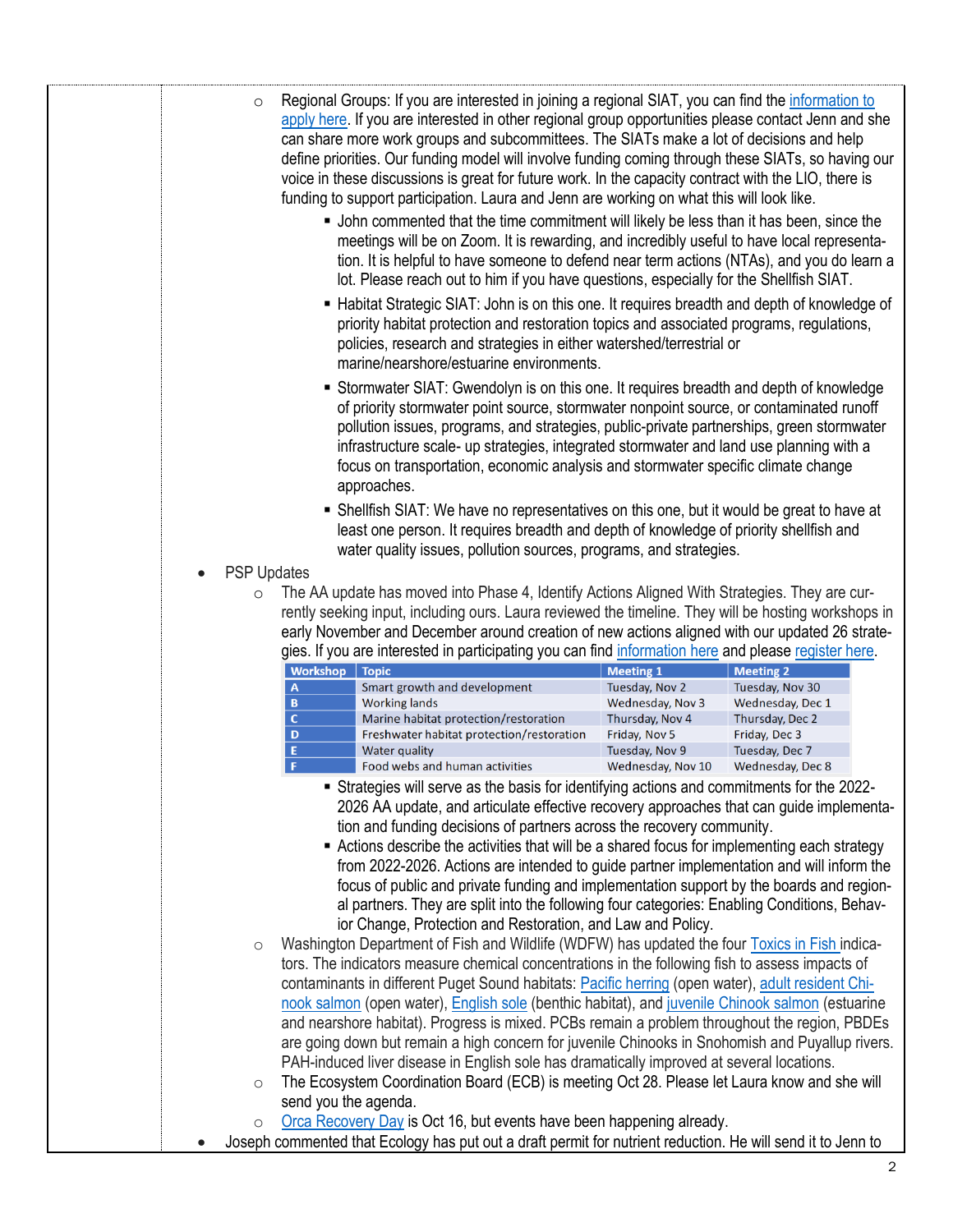|                                                 | share with the group.<br>There is a restoration project occurring at Crescent Creek, to connect it to the estuary.<br>$\bullet$<br>Dawn is leaving Island County (IC) Department of Natural Resources (DNR), and will likely stay on SRTCC.<br>$\bullet$<br>Thank you for everything, Dawn!                                                                                                                                                                                                                                                                                                                                                                                                                                                                                                                                                                                                                                                                                                                                                                                                                                                                                                                                                                                                                                                                                                                                                                                                                                                                                                                                                                                     |                       |      |
|-------------------------------------------------|---------------------------------------------------------------------------------------------------------------------------------------------------------------------------------------------------------------------------------------------------------------------------------------------------------------------------------------------------------------------------------------------------------------------------------------------------------------------------------------------------------------------------------------------------------------------------------------------------------------------------------------------------------------------------------------------------------------------------------------------------------------------------------------------------------------------------------------------------------------------------------------------------------------------------------------------------------------------------------------------------------------------------------------------------------------------------------------------------------------------------------------------------------------------------------------------------------------------------------------------------------------------------------------------------------------------------------------------------------------------------------------------------------------------------------------------------------------------------------------------------------------------------------------------------------------------------------------------------------------------------------------------------------------------------------|-----------------------|------|
| Topic:                                          | Updates on AA, SOW, Budget, and Annual Work Plan                                                                                                                                                                                                                                                                                                                                                                                                                                                                                                                                                                                                                                                                                                                                                                                                                                                                                                                                                                                                                                                                                                                                                                                                                                                                                                                                                                                                                                                                                                                                                                                                                                | Action Item<br>Owner: | Jenn |
| Decisions<br>Made and<br>Action Item(s):        |                                                                                                                                                                                                                                                                                                                                                                                                                                                                                                                                                                                                                                                                                                                                                                                                                                                                                                                                                                                                                                                                                                                                                                                                                                                                                                                                                                                                                                                                                                                                                                                                                                                                                 |                       |      |
| Follow-up<br>Items:                             | Jenn will send a link to information regarding structured decision making (SDM).<br>$\bullet$                                                                                                                                                                                                                                                                                                                                                                                                                                                                                                                                                                                                                                                                                                                                                                                                                                                                                                                                                                                                                                                                                                                                                                                                                                                                                                                                                                                                                                                                                                                                                                                   |                       |      |
| Notes:                                          | SOW & Budget<br>$\bullet$<br>Lori Clark and Laura presented the SOW & budget with this group in the spring for this upcoming<br>$\circ$<br>round. This was approved by the Board of Island County Commissioners (BICC) last week. The<br>contract began Oct 1 and continues until Sep 30, 2022.<br>This means we will be working towards Task 5 subtasks as a committee. Jenn reviewed the<br>$\circ$<br>subtasks, which involve the on-the-ground work we want the ILIO to do in the upcoming year.<br>Subtask 5.04: Broaden "barriers removal," since it applies to more than culverts. This<br>could also include building a tool to help understand barriers. This involves revisiting our<br>barriers list, and prioritizing.<br>Subtask 5.06: We have tried to use SDM in the past, and came to the conclusion that it<br>was not a good tool for ranking projects, but there are other aspects that were not used.<br>As we move forward in developing strategies for projects, it might be worth a second look.<br>Jenn will send a link to information about SDM if anyone wants to learn more.<br>Work Plan Development<br>$\circ$<br>This is a new item in our SOW. All LIOs have been asked to create one. The draft Work<br>Plan is in progress, and the initial draft is based on SOW tasks and TC conversations. It is<br>a living document, and will be added to or changed based on the Ecosystem Recovery<br>Plan (ERP) and funding progress and updates.<br>Jenn reviewed the draft Workplan. Please let her know if you are interested in taking a<br>٠<br>bigger role in one or more of these tasks and if you see any gaps in next steps for the<br>year. |                       |      |
| Topic:                                          | JEDI Consultant - Brainstorming                                                                                                                                                                                                                                                                                                                                                                                                                                                                                                                                                                                                                                                                                                                                                                                                                                                                                                                                                                                                                                                                                                                                                                                                                                                                                                                                                                                                                                                                                                                                                                                                                                                 | Action Item<br>Owner: | Jenn |
| <b>Decisions</b><br>Made and<br>Action Item(s): |                                                                                                                                                                                                                                                                                                                                                                                                                                                                                                                                                                                                                                                                                                                                                                                                                                                                                                                                                                                                                                                                                                                                                                                                                                                                                                                                                                                                                                                                                                                                                                                                                                                                                 |                       |      |
| Follow-up<br>Items:                             | Jenn will create a Request for Qualifications (RFQ) for a consultant.<br>$\bullet$                                                                                                                                                                                                                                                                                                                                                                                                                                                                                                                                                                                                                                                                                                                                                                                                                                                                                                                                                                                                                                                                                                                                                                                                                                                                                                                                                                                                                                                                                                                                                                                              |                       |      |
| Notes:                                          | Jenn asked the group what we would want a JEDI consultant to focus on:<br>It is a challenge to reach the populations we need to reach. We tend to reach the same groups and<br>$\circ$<br>hear from the same people. We need to reach a broader audience. We need methods for amplifying<br>and recruiting new voices. A first task for a consultant would be to identify who these groups are in IC.<br>There is not specific state guidance on this, other than that we are speaking with experts in this area, and they<br>can help quide us in the work we are doing. It is largely up to us. This document outlines state<br>recommendations. PSP recently hired someone to work on these issues, and her work can be shared as well.                                                                                                                                                                                                                                                                                                                                                                                                                                                                                                                                                                                                                                                                                                                                                                                                                                                                                                                                      |                       |      |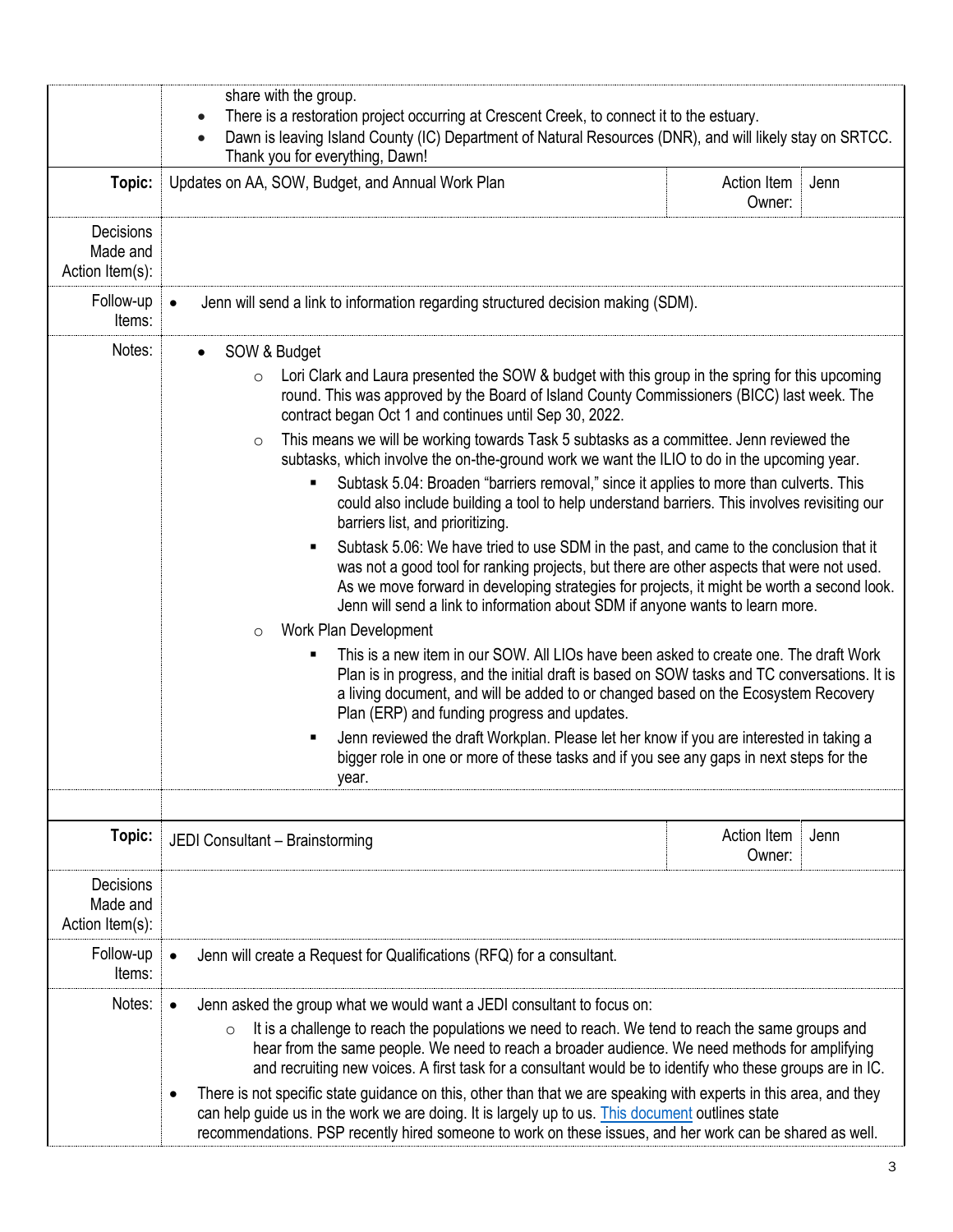|                                          | This is an intertwining of place, ecology, and sense of communities throughout time around a place. JEDI might<br>$\bullet$<br>be a perspective on this.<br>Jenn will create an RFQ to put out. Please let her know if you are interested in reviewing this.<br>$\bullet$                                         |  |  |
|------------------------------------------|-------------------------------------------------------------------------------------------------------------------------------------------------------------------------------------------------------------------------------------------------------------------------------------------------------------------|--|--|
| Topic:                                   | VS & Strategy Prioritization<br>Action Item<br>Jenn<br>Owner:                                                                                                                                                                                                                                                     |  |  |
| Decisions<br>Made and<br>Action Item(s): |                                                                                                                                                                                                                                                                                                                   |  |  |
| Follow-up<br>Items:                      | Jenn will share meeting information for the presentation about greenhouse emission work in IC to the BICC.<br>$\bullet$<br>Jenn will determine our highest priorities and pair them with upcoming PSP workshops, and send this<br>$\bullet$<br>information to the group.                                          |  |  |
| Notes:                                   | Thank you to those who were able to send thoughts and feedback on the VS and strategies. This is on-going, so<br>$\bullet$<br>if you are still able to take a look, send your thoughts/scores to Jenn.                                                                                                            |  |  |
|                                          | At the last meeting, there was interest from the group in seeing how the 151 initial strategies were combined into<br>$\bullet$<br>the new 26 strategies, and how the ILIO initially scored the 151 strategies in the spring. Jenn consolidated the<br>initial table showing how the strategies were condensed.   |  |  |
|                                          | Jenn reviewed the document, and the group discussed next steps and what we need to focus on moving forward<br>$\bullet$<br>in the ERP updates. Jenn will look at what we have ranked as most important, and let the group know; this will<br>help us decide which of PSP's work groups are best for us to attend. |  |  |
|                                          | Strategy 5:<br>$\circ$<br>Updated to: Protect and restore pocket estuaries (including associated riparian habitats) by<br>advancing integrated river basin management planning, policies and regulations and<br>accelerating funding and implementation of reach-scale plans.                                     |  |  |
|                                          | We have limited estuaries but they are high priority habitat in IC.<br>٠                                                                                                                                                                                                                                          |  |  |
|                                          | Updated to High-Medium priority.                                                                                                                                                                                                                                                                                  |  |  |
|                                          | Strategy 6: We should work on this at the watershed scale (i.e. Mutiny Bay).<br>$\circ$                                                                                                                                                                                                                           |  |  |
|                                          | Strategy 7:<br>$\circ$                                                                                                                                                                                                                                                                                            |  |  |
|                                          | Updated to Medium-High priority.                                                                                                                                                                                                                                                                                  |  |  |
|                                          | • We need a better understanding of availability and recharge. We need to identify the players<br>here.                                                                                                                                                                                                           |  |  |
|                                          | Strategy 8: This is important, but outside of IC. We can identify the key players involved.<br>$\circ$                                                                                                                                                                                                            |  |  |
|                                          | Strategy 9:<br>$\circ$                                                                                                                                                                                                                                                                                            |  |  |
|                                          | Port Susan was recently downgraded.                                                                                                                                                                                                                                                                               |  |  |
|                                          | Updated to Medium priority.                                                                                                                                                                                                                                                                                       |  |  |
|                                          | Strategy 10:<br>$\circ$                                                                                                                                                                                                                                                                                           |  |  |
|                                          | This is connected to shellfish and bluff stability.                                                                                                                                                                                                                                                               |  |  |
|                                          | Updated to High priority.                                                                                                                                                                                                                                                                                         |  |  |
|                                          | Strategy 12:<br>$\circ$                                                                                                                                                                                                                                                                                           |  |  |
|                                          | Updated to High priority.                                                                                                                                                                                                                                                                                         |  |  |
|                                          | This is a priority to CDs.<br>Strategy 13: This involves collaboration efforts, especially with San Juan County.<br>$\circ$                                                                                                                                                                                       |  |  |
|                                          | Strategy 15: We will focus our efforts on habitat.<br>$\circ$                                                                                                                                                                                                                                                     |  |  |
|                                          | Strategy 16:<br>$\circ$                                                                                                                                                                                                                                                                                           |  |  |
|                                          | Updated to High priority.                                                                                                                                                                                                                                                                                         |  |  |